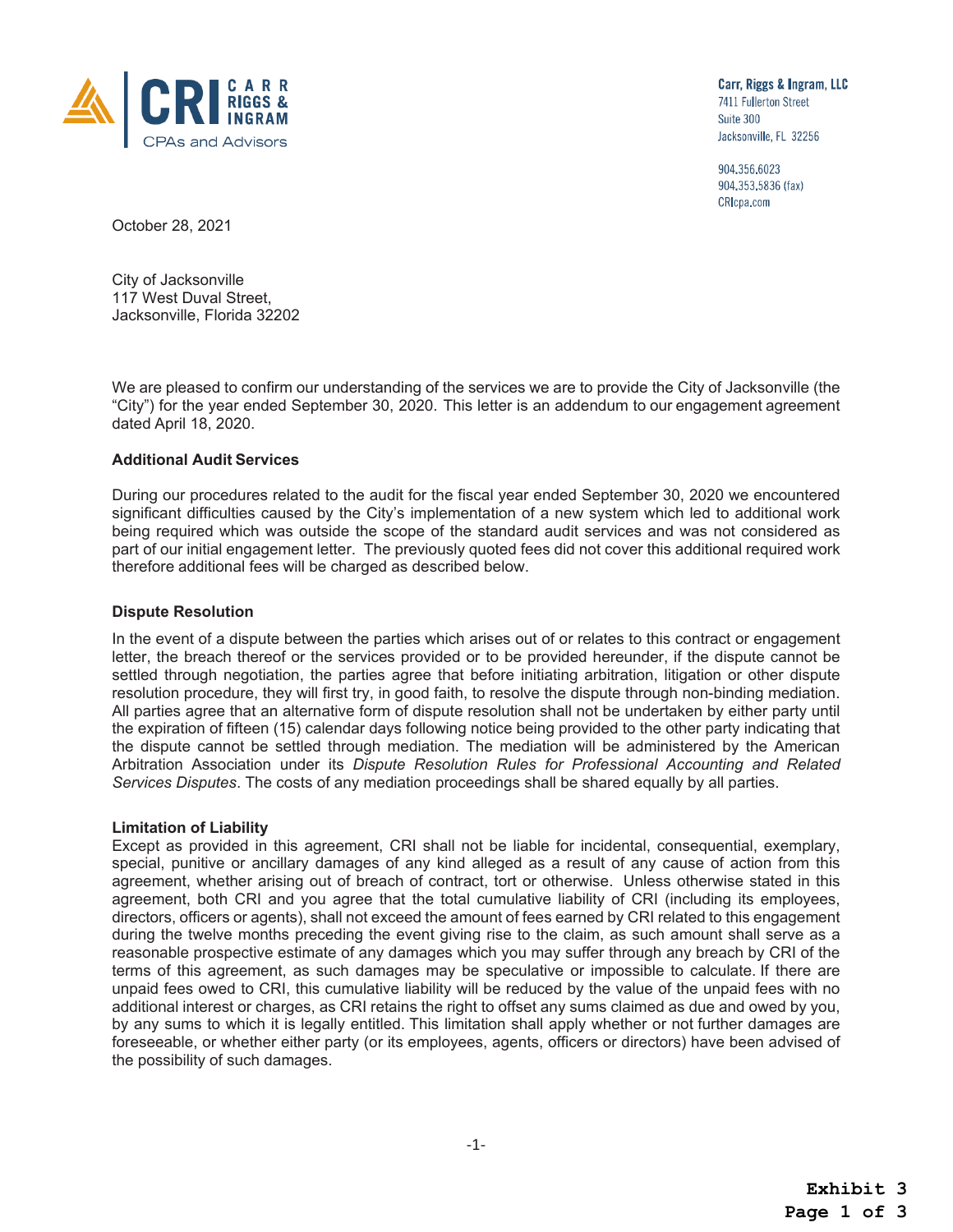## **Statute of Limitations**

The parties agree that there shall be a five-year statute of limitation (from the delivery of the service or termination of the contract) for the filing of any requests for arbitration, lawsuit, or proceeding related to this agreement. If such a claim is filed more than five years, or the minimum durational period having been determined as permissible by applicable statutory law or by a court of competent jurisdiction, subsequent to the delivery of the service or termination of the contract, whichever occurs first in time, then it shall be precluded by this provision, regardless of whether or not the claim has accrued at that time.

#### **Electronic Data Communication and Storage and Use of Third Party Service Provider**

In the interest of facilitating our services to your company, we may send data over the Internet, securely store electronic data via computer software applications hosted remotely on the Internet, or allow access to data through third-party vendors' secured portals or clouds. Electronic data that is confidential to your company may be transmitted or stored using these methods. We may use third-party service providers to store or transmit this data, such as, but not limited to, providers of tax return preparation software. In using these data communication and storage methods, our firm employs measures designed to maintain data security. We use reasonable efforts to keep such communications and data access secure in accordance with our obligations under applicable laws and professional standards. We also require our third-party vendors to do the same.

You recognize and accept that we have no control over, and shall not be responsible for, the unauthorized interception or breach of any communications or data once it has been sent or has been subject to unauthorized access, notwithstanding all reasonable security measures employed by us or our third-party vendors. You consent to our use of these electronic devices and applications and submission of confidential client information to third-party service providers during this engagement.

To enhance our services to you, we will use a combination of remote access, secure file transfer, virtual private network or other collaborative, virtual workspace or other online tools or environments. Access through any combination of these tools allows for on-demand and/or real-time collaboration across geographic boundaries and time zones and allows CRI and you to share data, engagement information, knowledge, and deliverables in a protected environment. In order to use certain of these tools and in addition to execution of this acknowledgement and engagement letter, you may be required to execute a separate client acknowledgement or agreement and agree to be bound by the terms, conditions and limitations of such agreement. You agree that CRI has no responsibility for the activities of its third-party vendors supplying these tools and agree to indemnify and hold CRI harmless with respect to any and all claims arising from or related to the operation of these tools. While we may back up your files to facilitate our services, you are solely responsible for the backup of your files and records; therefore, we recommend that you also maintain your own backup files of these records. In the event you suffer a loss of any files or records due to accident, inadvertent mistake, or Act of God, copies of which you have provided to us pursuant to this agreement, we shall not be responsible or obligated to provide you a copy of any such file or record which we may retain in our possession.

#### **Engagement Administration, Fees, and Other**

Robert Lemmon is the engagement partner and is responsible for supervising the audit services.

Our fee for the additional services will be \$60,000.

We appreciate the opportunity to assist you and believe this letter accurately summarizes the significant terms of our engagement. If you have any questions, please let us know.

If you agree with the terms of our engagement letter addendum as described in this letter, please sign below and return the signed letter to us.

 $-2-$ 

Very truly yours,

Carry Rigger & Ingram, L.L.C

**Exhibit 3 Page 2 of 3**